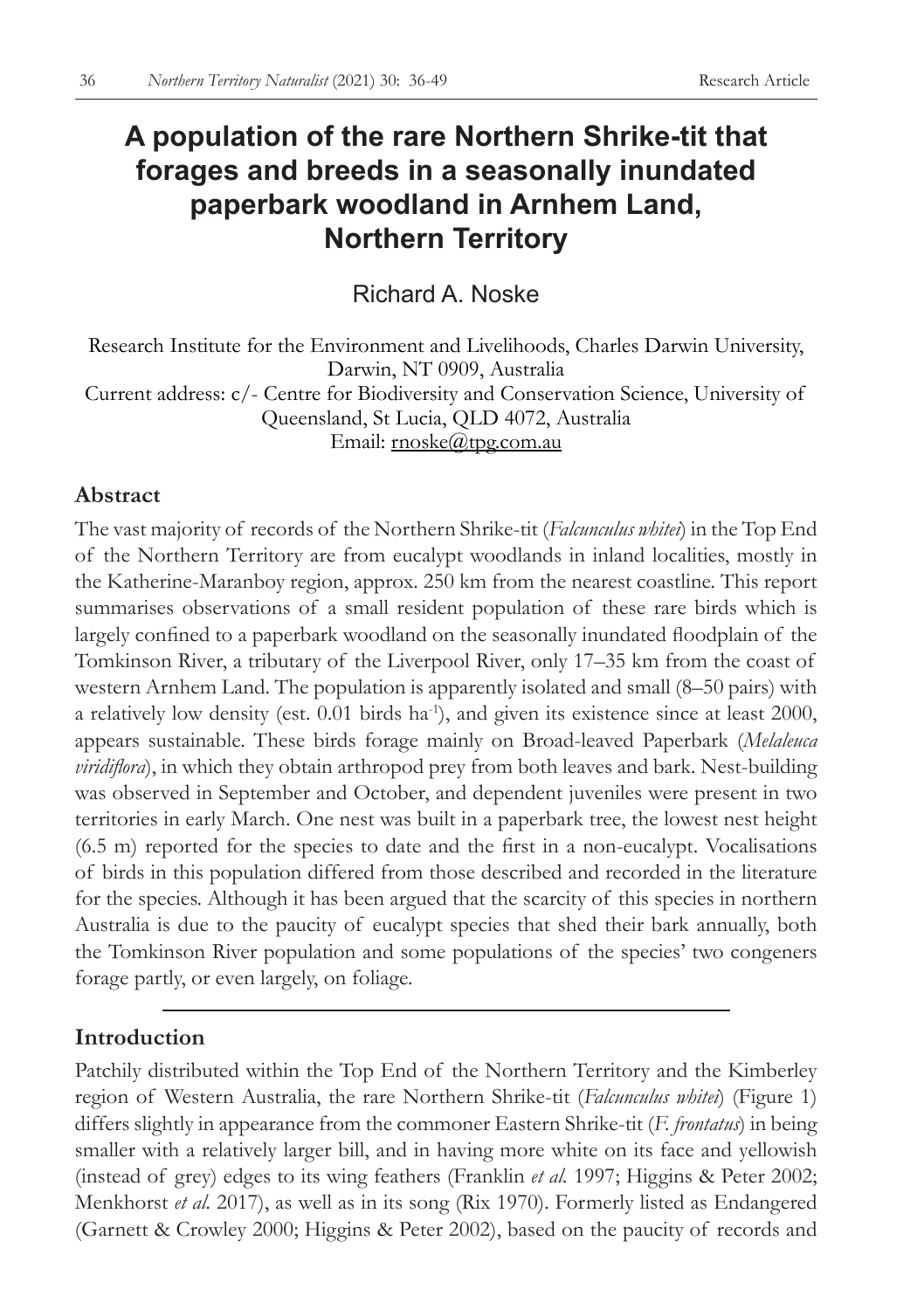

**Figure 1 (a, b).** Northern Shrike-tit, male, Central Arnhem Road, 9 February 2020. (Marc Gardner)

information on its ecological requirements, this bird is now classified as Near-threatened in the Northern Territory (Woinarski & Ward 2012), though it is not listed as Threatened in Western Australia. Nevertheless, it is arguably one of the rarest and most patchilydistributed resident bird species in the Top End. In this paper I follow BirdLife Australia (2020) in treating the taxon as a full species.

The first specimens of the Northern Shrike-tit were collected in the northwestern Kimberley in 1910 by Gerald Hill (Hill 1911), while obtaining specimens for the eminent grazier and natural historian H.L. White, in whose honour the bird had been named *Falcunculus whitei* a year earlier by Campbell (1910). Only three years later it was discovered in the Northern Territory at Borroloola Station on the McArthur River in the southeastern corner of the Top End. Somewhat ironically, although Hill had been stationed there for six months during 1911–1912, it was Henry (Harry) Barnard who found the species at Borroloola and collected a specimen in June 1913, and its nest and eggs in January 2014 (Barnard 1914; White 1914; LeCroy 2010). Remarkably however, the species has not been seen since in the region or anywhere nearby, despite numerous surveys in the McArthur River area (Robinson & Woinarski 1992). It was not until 1944 that the species was recorded in the Top End again; this time by English-born Eric Sedgwick (Sedgwick 1947) while serving with the Royal Australian Air Force during WW II, and its location was Larrimah, approx. 335 km WNW of Borroloola and approx. 250 km SSW of the nearest coast of the Gulf of Carpentaria. Since then, most sightings of this species have been concentrated in the region between Pine Creek, Maranboy and Mataranka (Rix 1970; Holmes & Noske 1990; Robinson & Woinarski 1992; Franklin *et al.* 1997; McCrie & Watson 2003).

The habitat and foraging behaviour of the Northern Shrike-tit were reviewed by Robinson & Woinarski (1992), who showed that the vast majority of records known at the time were from eucalypt woodlands, especially those dominated by Darwin Stringybark (*Eucalyptus tetradonta*), Darwin Woollybutt (*E. miniata*) and Shiny-leaved Bloodwood (*Corymbia bleeseri*). The scant information on its foraging behaviour and diet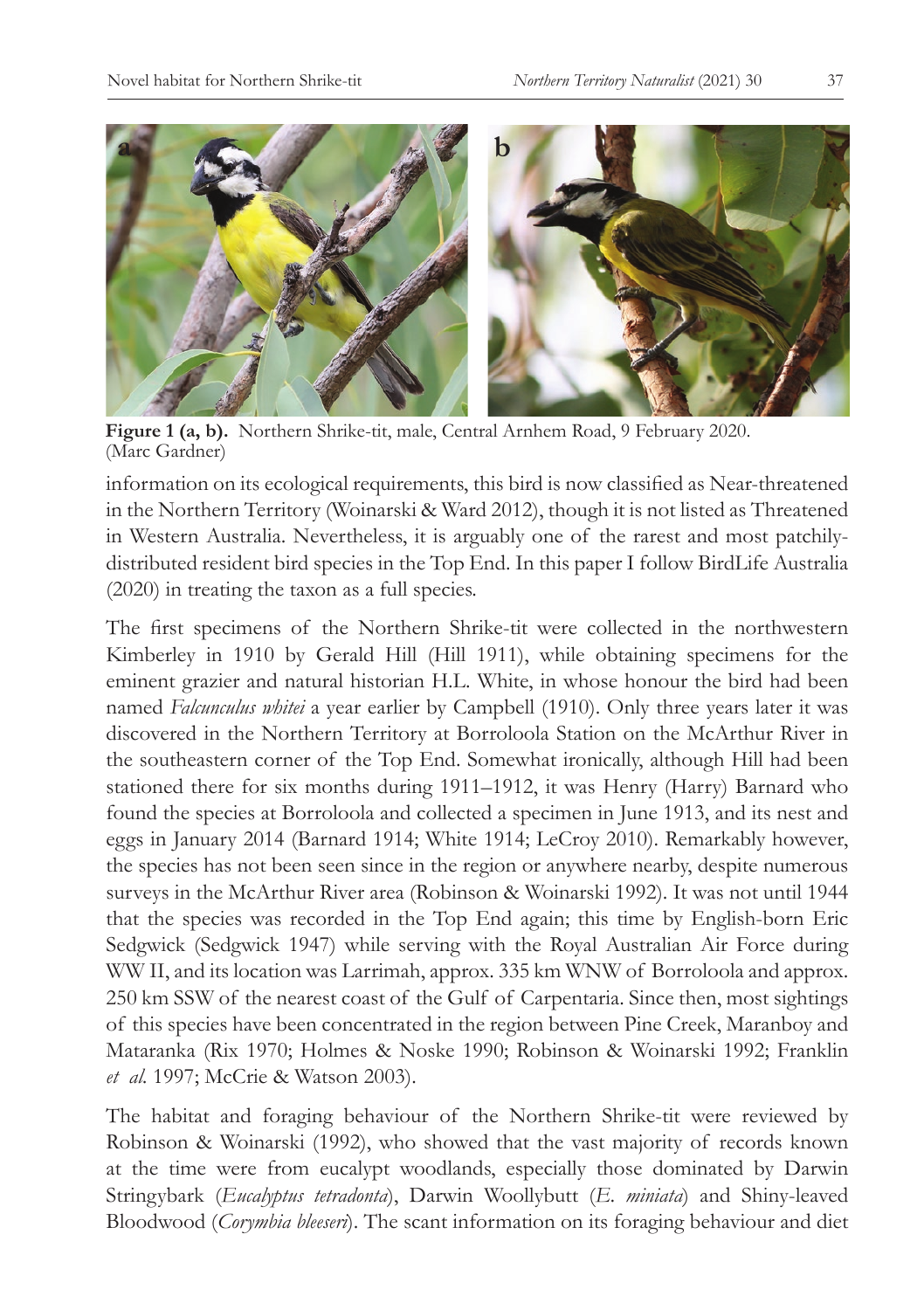suggests that, like its southeastern counterpart, it prises or tears bark from living or dead eucalypts (Sedgwick 1947; Robinson *et al.* 1992; Robinson & Woinarski 1992) and hunts among dead leaves (Barnard 1914) in search of insects and spiders. All nests found to date have been in eucalypts (Barnard 1914; Ward *et al.* 2009). In this paper, I provide details of the habitat, foraging behaviour, breeding season and vocalisations of a population of Northern Shrike-tits that live on a seasonally inundated floodplain in sub-coastal western Arnhem Land.

### **Study area and historical background**

Much of the eastern half of the Top End lies within Arnhem Land, which is managed by the Indigenous traditional owners. Access to Arnhem Land requires permits from the Northern Land Council, and, as such, it is rarely visited by ornithologists or birdwatchers (Noske 2017). Until the present century, bird specimen collections and surveys had been restricted to Cobourg Peninsula, in the extreme northwest of Arnhem Land, during the 1840s and 1960s (Frith & Hitchcock 1974; Fisher & Calaby 2009), to King River in 1915–1916 (White 1917a,b), Gunbalanya (formerly Oenpelli) in 1948 and 1968 (Deignan 1964; Hall 1974), and to Gove Peninsula in the 1940s (Humphries 1947; Deignan 1964), in 1974 (Boekel 1976), and in 1998–2000 (Brady & Noske 2010). Significantly, Shrike-tits were not recorded in any of these localities.

The first record of Northern Shrike-tits in northern Arnhem Land was of a pair in eucalypt woodland 35 km south of Ramingining on 6 August 1990 (Robinson e*t al.* 1992; ALA 2020: catalogue no. 1131353). Ten years later, while conducting bird surveys in Arnhem Land for the second national *Atlas of Australian Birds* (Barrett *et al.* 2003), I was attracted to an unfamiliar call at a site approx. 15 km east of Mumeka outstation and the Mann River crossing along the road from Gunbalanya to Maningrida, on 27 September 2000. This area was not revisited until October 2008 when I was leading a 'Bird Week' tour from the Arnhem Land Barramundi Nature Lodge, 17 km SSE of Maningrida. During the following two years, similar tours of 5–7 days were undertaken in June and September 2009, and June–July 2010. All the tours included a vehicular trip or walk to Nangak floodplain lying between the Tomkinson River and the rocky escarpment on which Arnhem Land Barramundi Nature Lodge and Djinkarr Ranger Station (1.7 km south of ABNL) are perched.

In addition to co-leading these bird tours with colleagues Johnny Estbergs and Dick Eussen, I conducted 20 min censuses of 17–19 x 2 ha plots within 20 km of the Arnhem Land Barramundi Nature Lodge in each of six months (October 2008, January, May, August and December 2009, and March 2010). This study compared the avifauna of two distinct local habitats: (1) open eucalypt forest dominated by Darwin Wollybutt and/or Darwin Stringybark, on the rocky plateau (60–80 m asl;  $n = 8$  sites) situated 0.5–12 km from ABNL, and (2) open paperbark woodland dominated by Broad-leaved Paperbark (*Melaleuca viridiflora*) on the seasonally-inundated floodplain  $(4-40 \text{ m as}!)$ ; n = 9 sites) on the abovementioned Gunbalanya-Maningrida Road, between Mumeka in the west and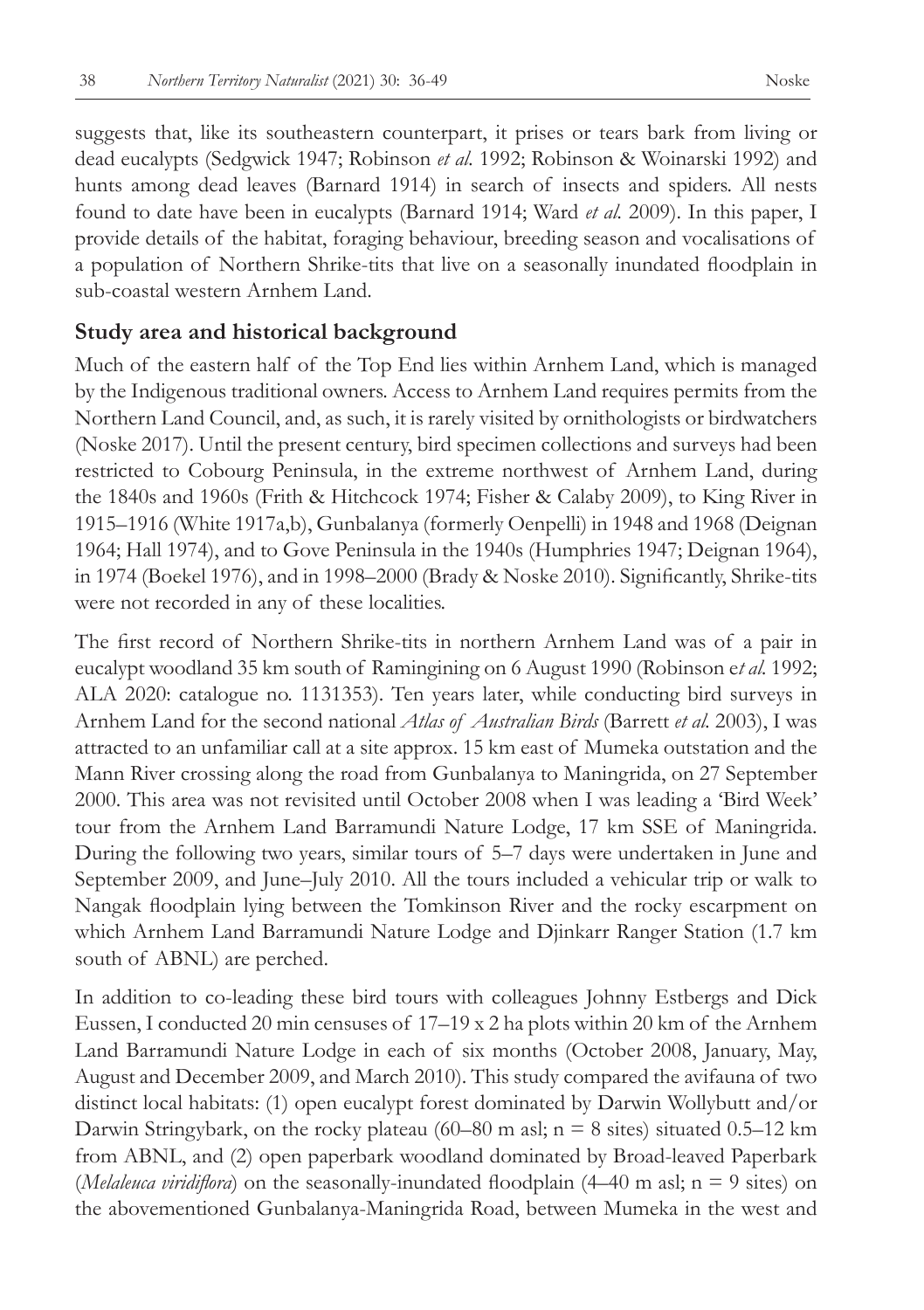



**Figure 2.** Map of study area, showing location of sites mentioned in Tables 1 and 2 and the text. The inset indicates the area's location within Arnhem Land. (Niven McCrie)

the turnoff to Ramingining in the east. All but two of the nine paperbark woodland sites were located along a 10 km span of this road, stretching between 15 and 25 km from Mumeka to the Kolorbidahbidah turnoff, 6.5 km south of the Ramingining turnoff, and hereafter referred to as the Upper Tomkinson floodplain (Figure 2). Two additional lower elevation sites differed from the other sites in not being dominated by paperbarks or eucalypts of the abovementioned two species, and were classified as 'mixed woodland' (Figure 3). All the plots were normally sampled three times over 2–3 consecutive days except in January, when four of the paperbark plots could not be accessed due to flooding of the road, and December, when only



**Figure 3.** Paperbark woodland habitat in: **a.** January 2009 (Nangak), **b.** March 2010 (Site SD) (surface water present), **c.** May 2009 (Site FI) and **d.** mixed woodland habitat in May 2009 (Site CA). The sites are described in Table 1. (Richard Noske)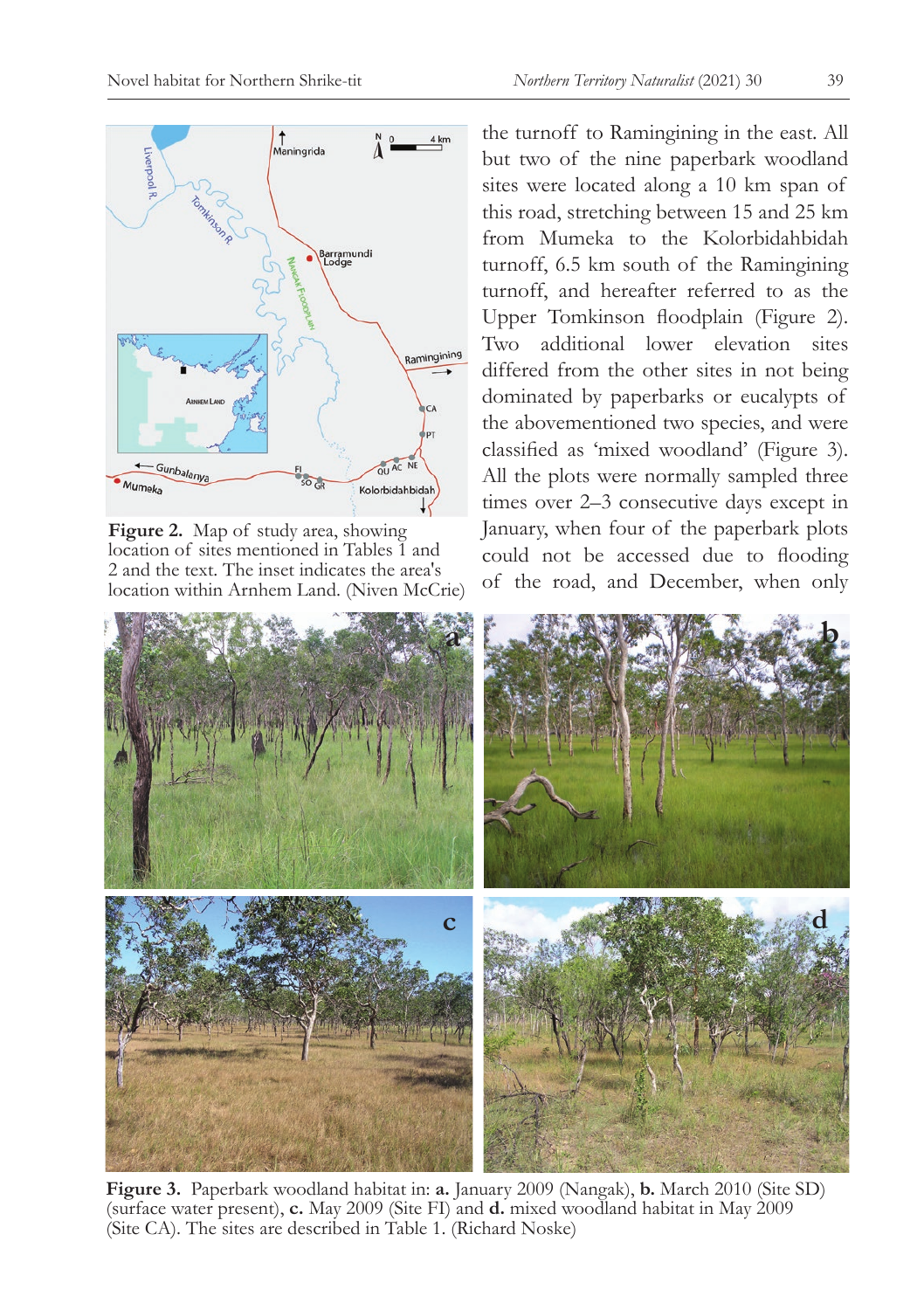paperbark sites were sampled, and only once due to inclement weather. Detailed results of that study will be presented elsewhere. Shrike-tits were located by listening for their vocalisations, sometimes after playing recordings of their calls on an MP3 player.

## **Results**

Shrike-tits were recorded during 25 censuses overall, involving eight sites, six of which were in paperbark woodland  $(n=124)$  and two in mixed woodland  $(n=27$  censuses), all at elevations below 40 m asl (Table 1). They were not recorded at any of the eight sites in eucalypt forest on the plateau  $(n=98)$ , where the trees were typically 17–20 m high, most with an understory of Sand Palms (*Livistona humilis*) and several *Acacia* species. The six paperbark woodland sites were dominated by Broad-leaved Paperbark, typically 5–9 m high, with scattered Round-leaved Bloodwood (*Corymbia latifolia*) and/or Hills Salmon Gum (*E. tintinnans*)*,* 9–12 m high, small patches of Coastal Paperbark (*M. acacioides*), 3–5 m high and a ground cover of grasses including *Eriachne burkettii, Pseudopogonatherum contortum, P. irritans* and *Heterachne gulliveri.* Of the two mixed woodland sites, one was in a poorly-drained area of open woodland comprising a mixture of Long-fruited Bloodwood (*Corymbia polycarpa*) and Swamp Box (*Lophostemon lactifluus*), with scattered Broad-leaved Paperbark, and other species (e.g. *Grevillea pteridifolia*). The other mixed woodland site was in open eucalypt woodland on a well-drained, low, rocky hillside situated between two paperbark woodland sites, and was dominated by scattered Round-leaved Bloodwood and Darwin Stringybark, with groves of Quinine Tree (*Petalostigma pubescens*) and scattered Cooktown Ironwood (*Erythrophleum chlorostachys*) (Table 1).

About half (13) of all records of Shrike-tits during the censuses were from two sites (AC and NE), where birds were encountered on 50% and 38% of censuses, respectively

**Table 1.** Characteristics of the eight census sites where Northern Shrike-tits were found, and the number of censuses in which they were recorded. Total number of censuses in brackets. Note that "KT\*" stands for the Kolorbidahbidah turnoff and the symbols in the last column stand for the following plants: Al, *Acacia leptocarpa;* As, *Asteromyrtus symphiocarpa;* Ce, *Calytrix exstipulata;* Cl, *Corymbia latifolia,* Cp, *C. polycarpa;* Ei, *Eucalyptus tintinnans;* Et, *E. tetradonta;*  Gp, *Grevillea pteridifolia,* Ll, *Lophostemon lactifluus;* Ma, *Melaleuca acacioides;* Pp, *Petalostigma pubescens;* Rc, *Erythrophleum chlorostachys.*

| <b>Site</b><br>code | Distance (km)<br>from $KT^*$ | Woodland<br>type | Elevation<br>$(m \text{ as} l)$ | No. censuses<br>recorded (n) | <b>Estimated %</b><br>M. viridiflora | Other plant species<br>present |
|---------------------|------------------------------|------------------|---------------------------------|------------------------------|--------------------------------------|--------------------------------|
| CA                  | 3.4 <sub>N</sub>             | Paperbark        | 33                              | 1(13)                        | 60                                   | Cl, Ce, As                     |
| PT                  | 1.2 <sub>N</sub>             | Mixed            | 31                              | 2(13)                        | 10                                   | Cp, Ll, Gp,                    |
| NE                  | 1 W                          | Paperbark        | 20                              | 6(16)                        | 85                                   | Cl, Al                         |
| AC                  | 2.3 W                        | Paperbark        | 13                              | 7(14)                        | 75                                   | Cl, Ei, Gp, Al                 |
| QU                  | 3.4 W                        | Mixed            | 10                              | 2(14)                        | 30                                   | Pp, Cl, Et, Rc                 |
| <b>GR</b>           | 9 W                          | Paperbark        | 5                               | 3(13)                        | 75                                   | Ma, Gp, Al                     |
| SO.                 | 10W                          | Paperbark        | 6                               | 1(14)                        | 90                                   | Ma, Al                         |
| FI                  | 11 W                         | Paperbark        | 5                               | 3(14)                        | 95                                   | Al, Ma                         |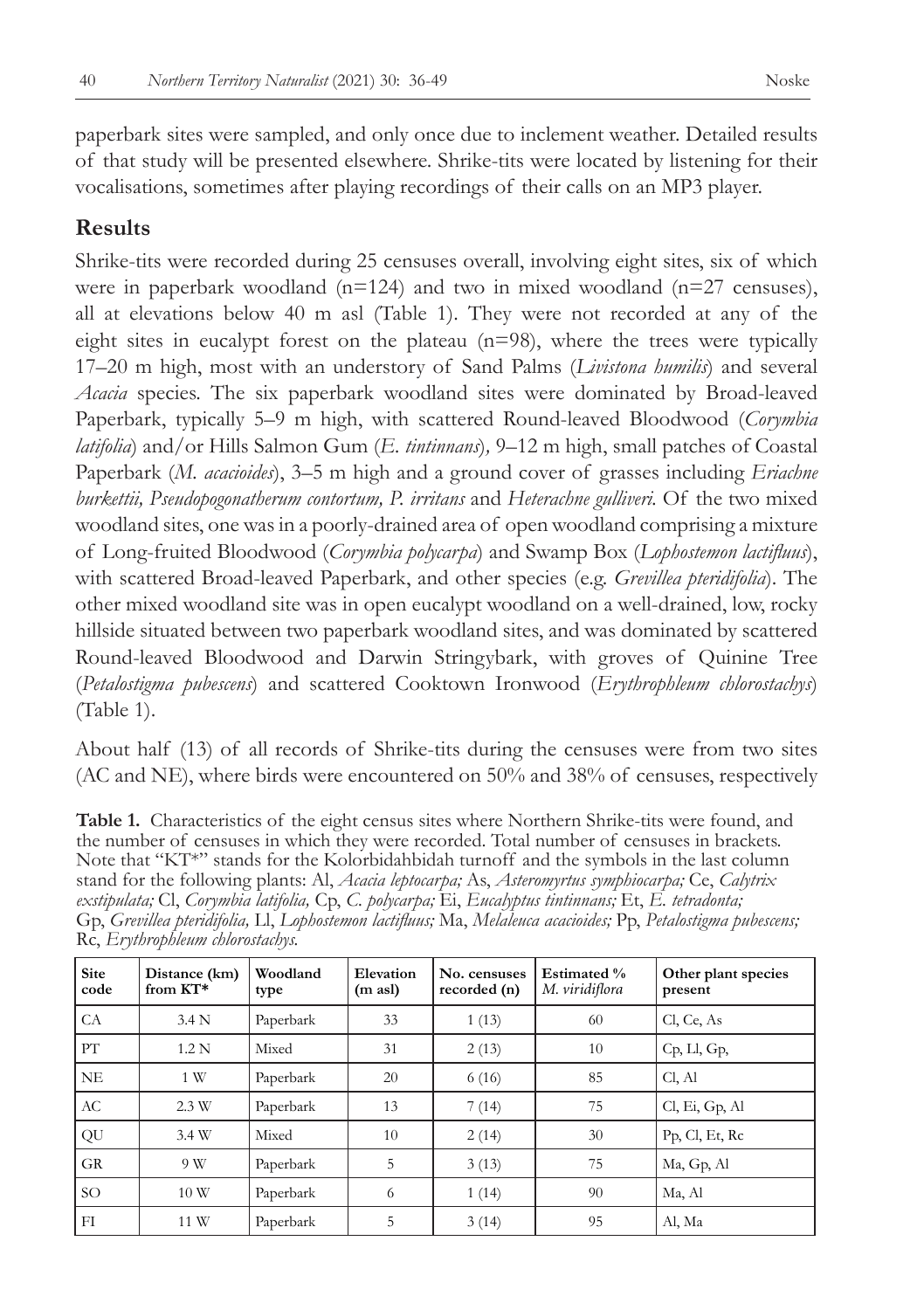(Table 1). Shrike-tits were recorded in each of the three Dry season and three Wet season months sampled, but were least frequently encountered in May (Figure 4). Relative frequencies for January and December may be under-represented or overrepresented due to sampling biases caused by rain and flooding, respectively. In addition, Shrike-tits were observed on Nangak floodplain during 'Bird Week' tours on 22 June and



**Figure 4.** Percentage of censuses on which Northern Shrike-tits were encountered on paperbark and mixed woodland sites. Number of censuses shown above each bar (total number  $= 151$ ).

8 September 2009, on 30 June 2010 and on 2 September 2018. On each occasion, one or two birds were in paperbark woodland similar to that on the Mumeka-Kolorbidahbidah Road

Of the eight census sites where Shrike-tits were observed, six (five paperbark woodland sites and one 'mixed' woodland site) were located west of the Kolorbidahbidah turnoff. Birds were recorded in five of these sites on one morning in March 2009, and over two consecutive days in October 2008, indicating there were at least five permanent territories along this 10 km section of road. However, birds were never recorded at two sites near the middle of this section, leaving a gap of 2–5 km. Based on a total road length of 8 km, and assuming that each of the five pair-territories was roughly circular, the diameter of each territory would be 1.6 km and the average size of territories would be 201 ha. Calculating density based on a total road length of 8 km gives an estimated mean density of 0.01 birds ha<sup>-1</sup>.

Apart from these sites west of the Kolorbidahbidah turnoff, Shrike-tits were found at two census sites located 1.2 km (PT) and 3.4 km (CA) respectively, north of the turnoff (Figure 2, Table 1), so likely involving one or two additional pairs. In addition to those recorded during the censuses, one pair was repeatedly recorded during 'Bird Week' tours in the Nangak area at the northern end of the Tomkinson floodplain, approx. 17 km from the nearest census site (CA). Therefore, the minimum population of the area surveyed was eight pairs. Using the polygon function in Google Earth, I estimate the area of suitable habitat on the eastern side of the Tomkinson River and south to my census sites west of the Kolarbidahbidah turnoff to be at least 100 km2 . Using this area and the above estimate of density suggests a population of approx. 50 pairs. This might even be conservative as there is probably suitable habitat to the south of the road, since low elevations (less than or equal to 10 m asl) extend at least 4 km inland.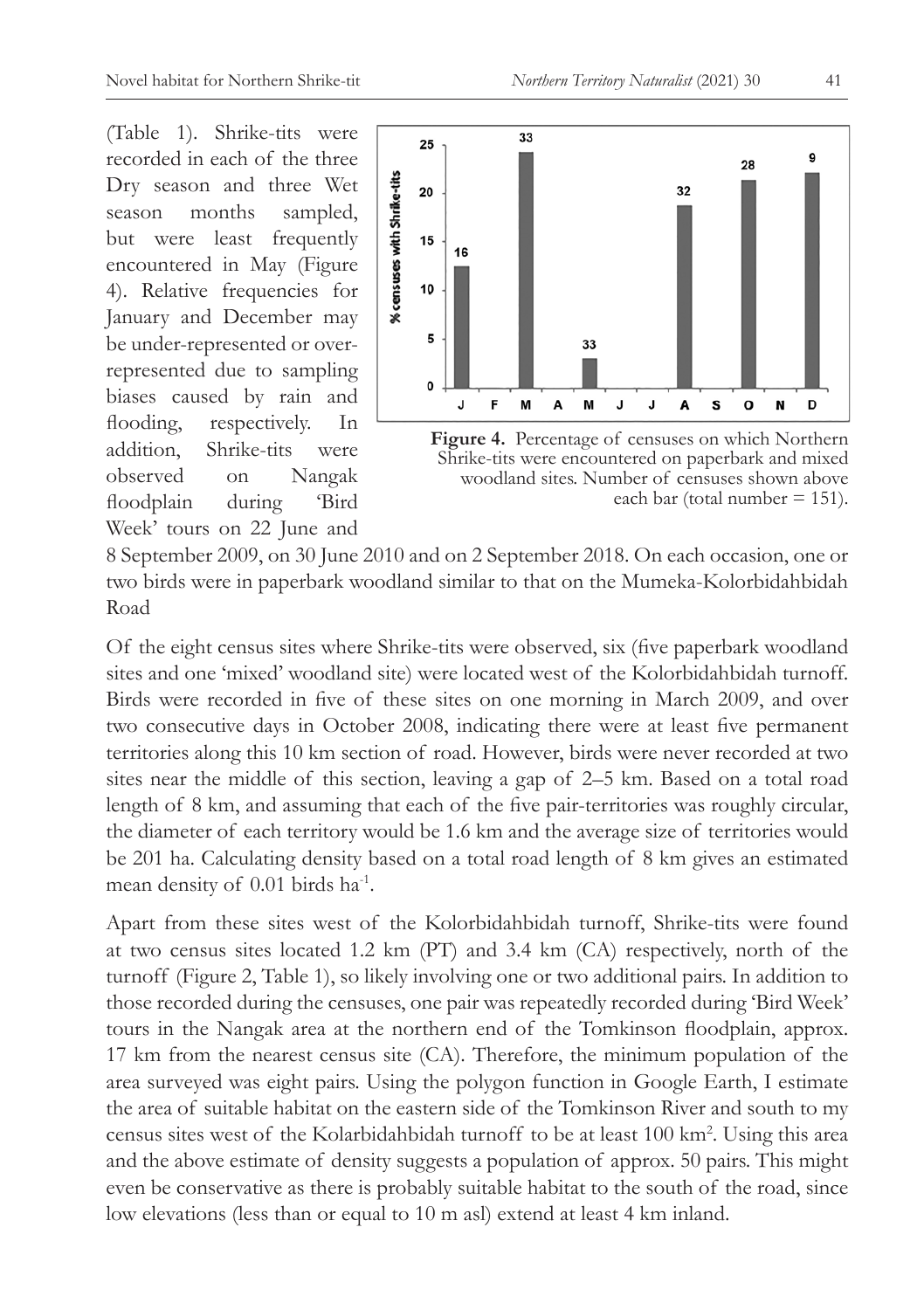#### *Foraging behaviour*

Shrike-tits were observed foraging at least once at each of the nine sites, involving months in both the Wet season (December, January and March) and the Dry season (June, August, October). All but two of the sites were in paperbark woodland, overwhelmingly dominated by Broad-leaved Paperbark, so it is not surprising that 89% of trees in which birds were seen to forage belonged to this species (Table 2). Other species utilised were eucalypts of three species, plus Coastal Paperbark and Cooktown

**Table 2.** Trees in which Northern Shrike-tits were seen foraging in the study area. Values are numbers of records. GK, Nangak; other abbreviations as per Table 1.

| Site       | n (days)       | Mv             | Eucalypts          | Ma/Rc          |
|------------|----------------|----------------|--------------------|----------------|
| AC         | 5              | 34             | $2$ (Cl), $2$ (Et) | 2(Rc)          |
| FI         | $\overline{c}$ | 8              |                    |                |
| SO         | $\overline{c}$ | 10             |                    | 2(Ma)          |
| CA         | 1              | 6              |                    |                |
| <b>GR</b>  | 1              | 5              |                    |                |
| NE         | 1              | 3              |                    |                |
| QU         | $\overline{1}$ | 3              |                    |                |
| ${\rm PT}$ | 1              |                | 1(Cp)              |                |
| GK         | 1              | $\overline{4}$ |                    |                |
| Total      |                | 73             | 5                  | $\overline{4}$ |

Ironwood (Table 2). Birds of both sexes were observed to glean insects off leaves in Broad-leaved Paperbark (n=11) and *Corymbia* species (n=2). Other foraging manoeuvres seen were chiselling dead branches (n=5) at least once to extract a beetle, prying loose bark on branches (n=5), and piercing swollen twigs, probably to obtain the gall-forming insect larva (n=2). Other prey items were a spider and an unidentified arthropod extracted from tied leaves in two separate paperbarks. On one occasion, the stick case of a moth (Lepidoptera: Psychidae) was opened, its silk lining discarded, and its contents extracted before being carried to another tree.

## *Breeding*

Although nesting was not observed directly, I watched birds building nests at one census site in two seasons, and saw juvenile birds, one of which was dependent, at two other sites. On 20 October 2008, from 07:15 hr I observed an adult female taking bark three times to a nearly complete nest approx. 15 cm below the top of a short (approx. 6.5 m high), spindly Broad-leaved Paperbark at Site NE. Almost one year later, at the same site, on 8 September 2009 from 07:30 hr, I observed the female taking bark, then spider-web, to an incomplete nest approx. 30 cm below the top of a short (approx. 7.5 m) Longfruited Bloodwood (*Corymbia polycarpa*), while a nearby male, presumably its mate, called every 3–5 minutes for at least one hour.

On 3 March 2010, I watched an adult female feed a juvenile at least five times within 30 min at Site AC (Figure 2). Two days later, I observed an adult pair accompanied by a juvenile at Site CA (Figure 2), although no feedings were seen during the 15 min they were watched. As these two sites were separated by 6 km, it is extremely unlikely that these juveniles refer to the same individual.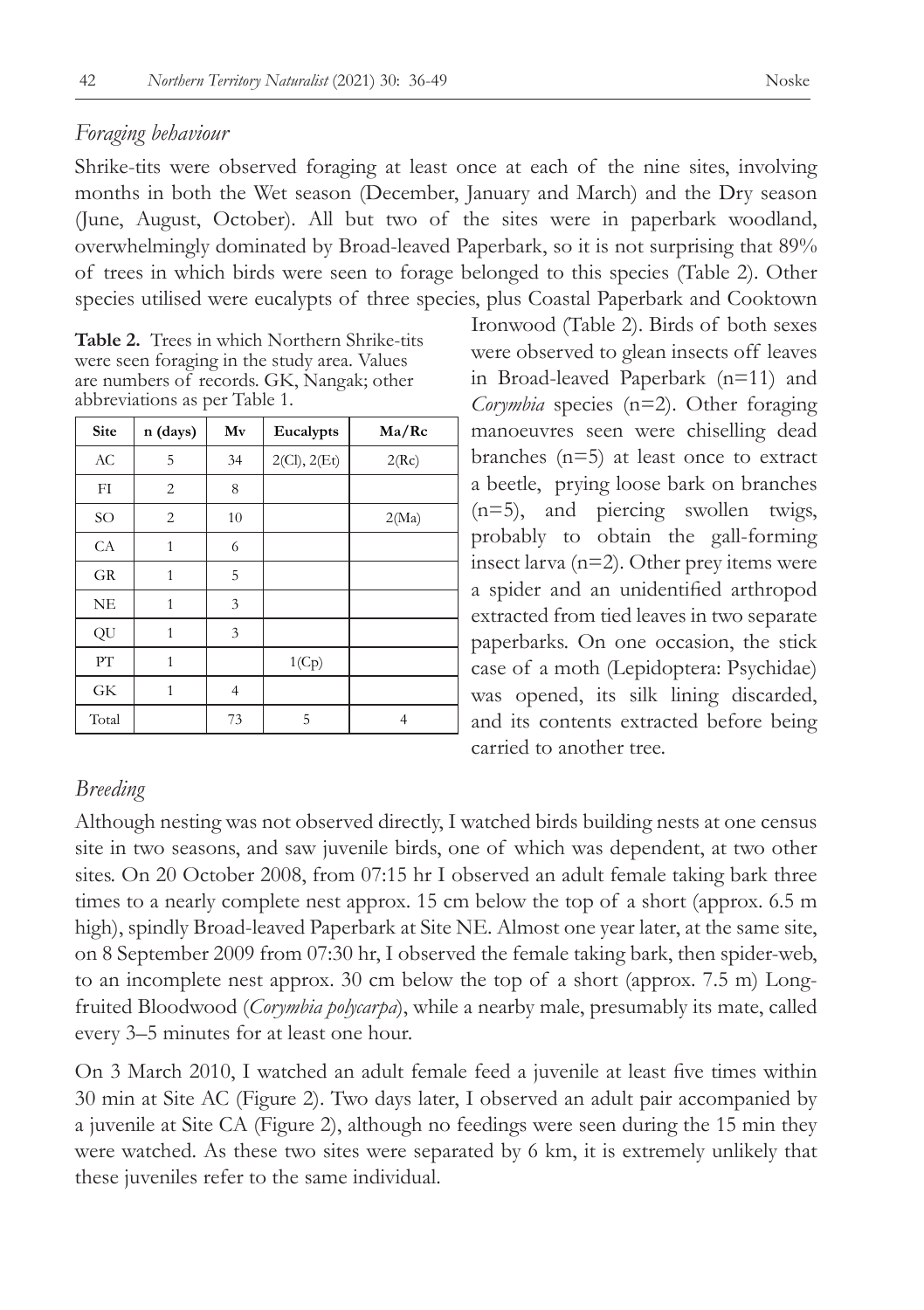#### *Vocalisations*

Shrike-tits were heard calling in each census month except for May. Calls were most frequently noted in October when call phrases were repeated up to 26 times without pause, and up to 10 times in March, but rarely in June, August, December and January. Call phrases in the study area typically consisted of three or four notes, the middle or the penultimate note being disyllabic with the second syllable upslurred, or two notes with the first strongly upslurred and the second slightly higher pitched than the start of the first note. On eight occasions, such phrases were uttered 4–10 (mostly 4–6) times in succession, with 1–3 sec between each phrase, but 15–26 times on three other occasions. Such series were repeated for up to 15 min, with gaps of approx. 30 sec to 5 min. Both sexes vocalised, though females were normally silent when the male was nearby. A descending chatter or chuckling call was also uttered by both sexes occasionally.

## **Discussion**

#### *Coastal location and habitat*

There are only a few records of the Northern Shrike-tit in coastal or near-coastal localities. Barnard (1914) found the species at Borroloola, approx. 50 km upstream from the Gulf of Carpentaria on the McArthur River. William McLennan spent almost four months from September 1915 to January 1916 exploring the country around his camp near the mouth of the King River, approx. 80 km WNW of present-day Maningrida, but did not encounter the species (White 1917a, 1917b). In the northwestern Kimberley region, however, Hill (1911) collected a pair near the old Pago mission, approx. 20 km NNE of Kalumburu, within 700 m of the eastern shore of Napier Broome Bay, and saw another pair 17 km inland, in March and June 1910, respectively. Almost 90 years later, two birds were recorded in tall eucalypts along a creek at the ruins of Pago itself in May 1999 (Vigilante 1999). The 1990 record of two birds south of Ramingining (Robinson *et al.* 1992) was 48 km from the nearest coastline and 60 km from the nearest of the Tomkinson floodplain sites. Although the sites west of the Kolarbidahbidah turnoff were 33–36 km from the nearest coastline, birds seen in the northern section (Nangak) of the Tomkinson floodplain were only 18 km inland. Since the discovery of this population, however, a team of Northern Territory Government scientists and Yirrkala Rangers found the species on 21 June 2009 at a site approx. 75 km southwest of Nhulunbuy (ALA 2020: catalogue no. 1151673), only approx. 16 km from the southern shores of Arnhem Bay, northeast Arnhem Land.

On the McArthur River, Barnard (1914: 47) found only a few pairs, and they were "always on the dry stringybark ridges". Of 14 habitat records collated by Robinson & Woinarski (1992), seven (50%) were in woodlands dominated by Darwin Woollybutt, Darwin Stringybark and Shiny-leaved Bloodwood, while four others were in woodlands dominated by other species of eucalypts, such as Round-leaved Bloodwood, Hills Salmon Gum and Cabbage Gum (*C. polysciada*). Of the remaining three sites, one was dominated by Weeping Paperbark (*M. leucadendra*) and River Red Gum (*E. camaldulensis*),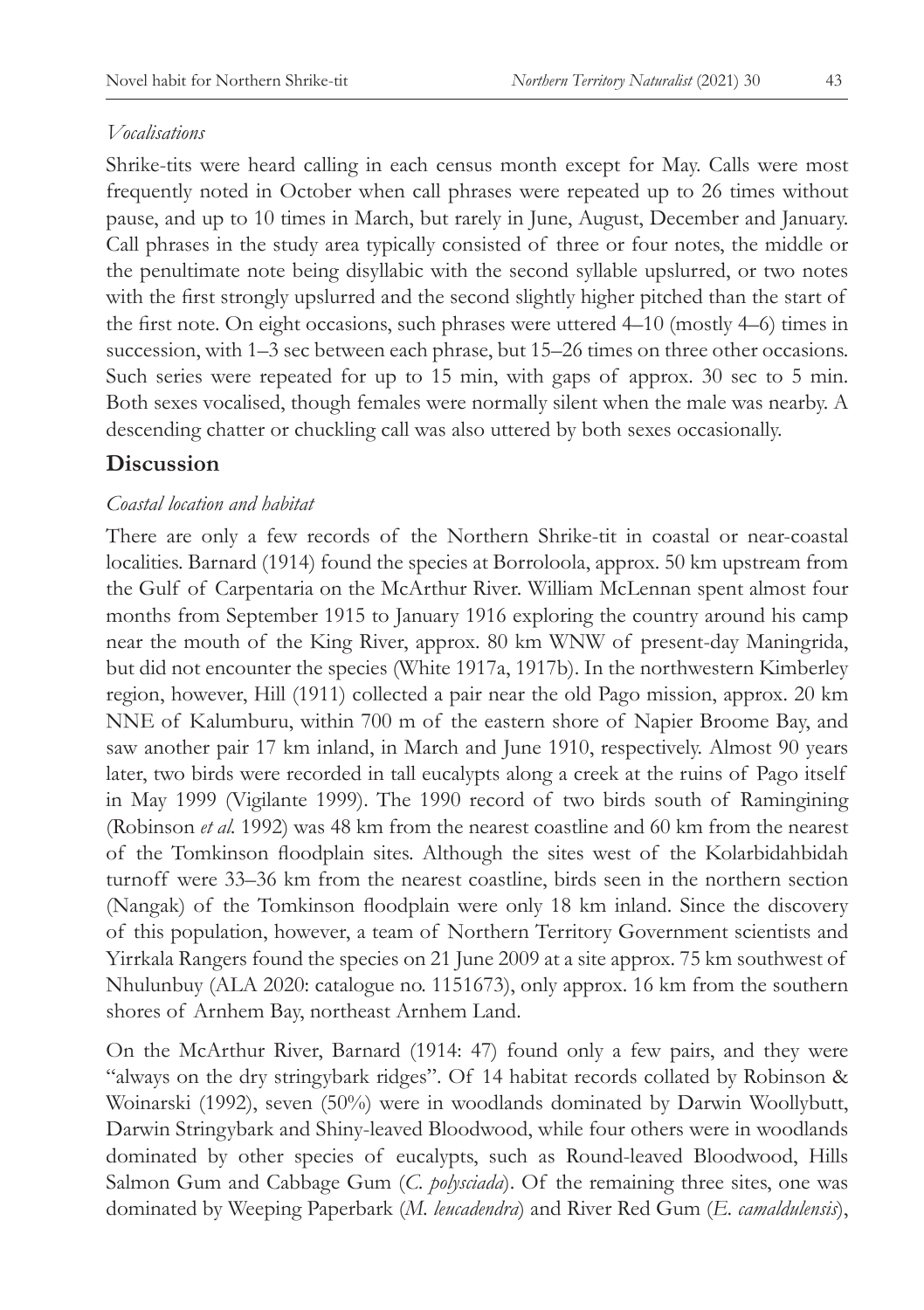and another by a *Melaleuca 'miniata'* (presumably misnamed). In the Maranboy area, nests were found in open woodland dominated by Round-leaved Bloodwood, Darwin Box (*E. tectifica*), Large-leaved Cabbage Gum (*C. grandifolia*) and Cooktown Ironwood (Ward *et al.* 2009). In the Kimberley region, their habitat was described as open eucalypt forests and woodlands especially of Darwin Stringybark and Rusty Bloodwood (*C. ferruginea*) on sandstone hills (Johnstone & Storr 2004).

In contrast to the above findings, the Northern Shrike-tits in the present study occurred mainly in paperbark woodland on a seasonally-inundated floodplain, and were absent from the adjacent eucalypt forest, which was dominated by the same eucalypt species as at half of the locations collated by Robinson & Woinarski (1992). The habitat preference of this population is thus clearly atypical for the species, yet the estimated size of the population (8–50 pairs) and its occupation of the area for at least 14 years (2000–2014) suggests that seasonally inundated paperbark woodland is an eminently suitable habitat. Although its congener, the Eastern Shrike-tit, is regarded as a eucalypt forest specialist over most of southeastern Australia (Higgins & Peter 2002), in northeastern New South Wales and southeastern Queensland it occurs just as frequently in subtropical rainforest (Nielsen 1991; Gosper 1992; R. Noske, unpubl. data). Moreover, geographical variation in habitats occurs even among such apparently highly specialised tropical bird species as the Mangrove Robin (*Peneoenanthe pulverulenta*) and the Chestnut Rail (*Eulabeornis castaneoventris*) (e.g. Woinarski *et al.* 1998; Noske *et al.* 2018).

#### *Breeding and vocalisations*

Nests of the Northern Shrike-tit have hitherto been found only in eucalypts (including *Corymbia* spp.) and generally at heights greater than 10 m (Ward *et al.* 2009). In the Maranboy area, about halfway between Katherine and Mataranka, Ward *et al.* (2009) found five active nests, three of which were built or being built in Darwin Box, and one each in Large-leaved Cabbage Gum and Round-leaved Bloodwood. All nests were situated in the topmost branches of these trees, 10–15 cm from the edge of the crown, which varied in height from 13.4–16.0 m. The first nest I found on the Tomkinson floodplain was therefore the lowest (6.5 m) reported to date and the first nest recorded in a non-eucalypt.

Consistent with the literature, the breeding (egg laying) season of Northern Shrike-tits on the Tomkinson floodplain apparently spanned the late Dry season and the early Wet season. Nest construction began as early as the first week of September, whereas in the Maranboy area, it was first observed in October (Ward *et al.* 2009). However Shrike-tits sometimes abandon early nests before completion (Marchant 1985; Ward *et al.* 2009). While second broods are common in the Eastern Shrike-tit (Beruldsen 1965; Higgins & Peter 2002), it is not known whether Northern Shrike-tits are multi-brooded. Ward *et al.* (2009) concluded that the nesting season of Northern Shrike-tits is concentrated in the Build-up (October to December), and that late Wet season breeding is unlikely. Assuming that the duration of the nest cycle, from nest building to fledging of the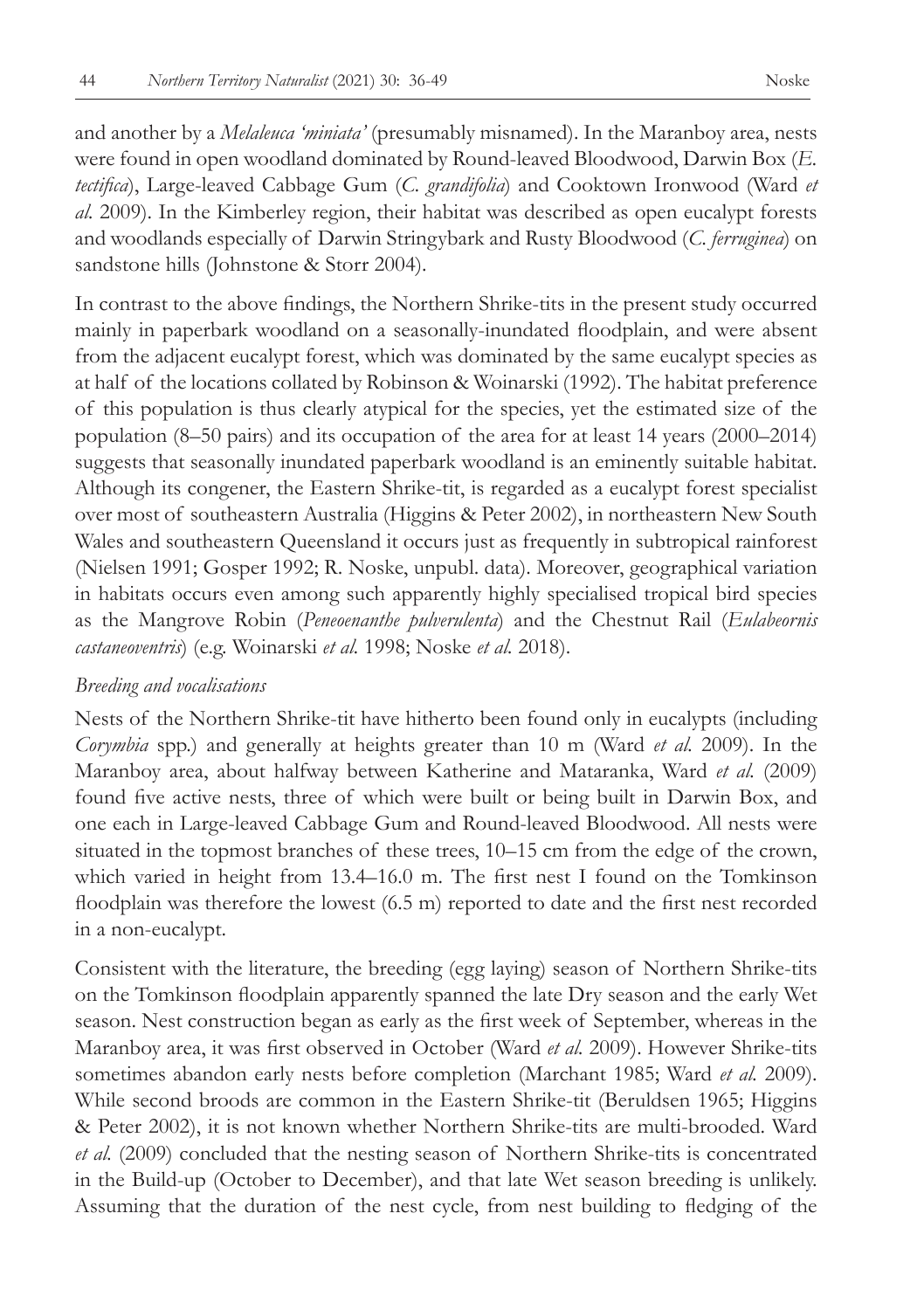young, is the same for the two species (approx. 47 days) (Marchant 1985; Higgins & Peter 2002), then birds building as late as November, such as two pairs in the Maranboy study, would be expected, if successful, to have fledglings from mid-December to early January. Although juveniles were seen in two territories on the Tomkinson floodplain in early March, juvenile Shrike-tits are known to be at least partially dependent on their parents for three months or longer (Noske 2003a).

There are few descriptions or publicly available recordings of vocalisations of the Northern Shrike-tit. At Leach Lagoon, approx. 40 km southeast of Katherine, the calls were described as commencing with the "familiar mournful descending notes of the Eastern species but … followed immediately with an upward group of similar duration and with a similar range of notes but in reverse" (Rix 1970: 173). Northern Shriketits on the Tomkinson floodplain never uttered descending notes. A sound recording of Northern Shrike-tits made by Chapman (2020; #057-090) at Drysdale River in the Kimberley region contains eight song phrases, each comprising four notes, the third quickly following the short second note, and the fourth sustained and strongly upslurred. Another recording made by Boersma (2015) at Beswick Creek, east of Maranboy, is similar consisting of a dozen or more song phrases, each comprising three quickly delivered short monotonal notes, mostly followed by a slightly higher-pitched, prolonged and upslurred fourth note, mostly after a slight pause. Calls on the Tomkinson floodplain also consisted of four notes and included upslurred notes, but evidently not at the end of the phrase. Such geographical variation is to be expected, especially since the latter population is isolated and a considerable distance from the Maranboy and Kimberley populations.

# *Foraging ecology and population density*

Shrike-tits are arguably best known for their habit of ripping open and chiseling bark from living and dead trees with their massive bills to expose and obtain arthropod prey. Little is known about the foraging ecology of the Northern Shrike-tits but near Borroloola, Barnard (1914) observed them hunting insects among "dead leaves and dry tree stems", while at Larrimah, Sedgwick (1947) saw two birds tearing bark from a limb in a manner similar to that employed by Eastern Shrike-tits. At the Ramingining site, two birds were observed prising bark flakes from branches of Darwin Woollybutt and Shiny-leaved Bloodwood, as well as the bark of one standing dead tree (Robinson & Woinarski 1992). Darwin Woollybutt and Shiny-leaved Bloodwood have smooth bark on the branches and upper trunk, but shed bark is not retained on the tree.

In attempting to explain the scarcity of Northern Shrike-tits, Robinson & Woinarski (1992) drew attention to the paucity of eucalypts with decorticating bark in tropical Australia and the absence or poor representation of subgenera *Monocalyptus* and *Symphomyrtus*, which are widespread in southeastern and southwestern Australia (Brooker & Kleinig 1994). They argued that such differences in eucalypt bark characteristics and species composition, as well as the greater rainfall seasonality and higher fire frequency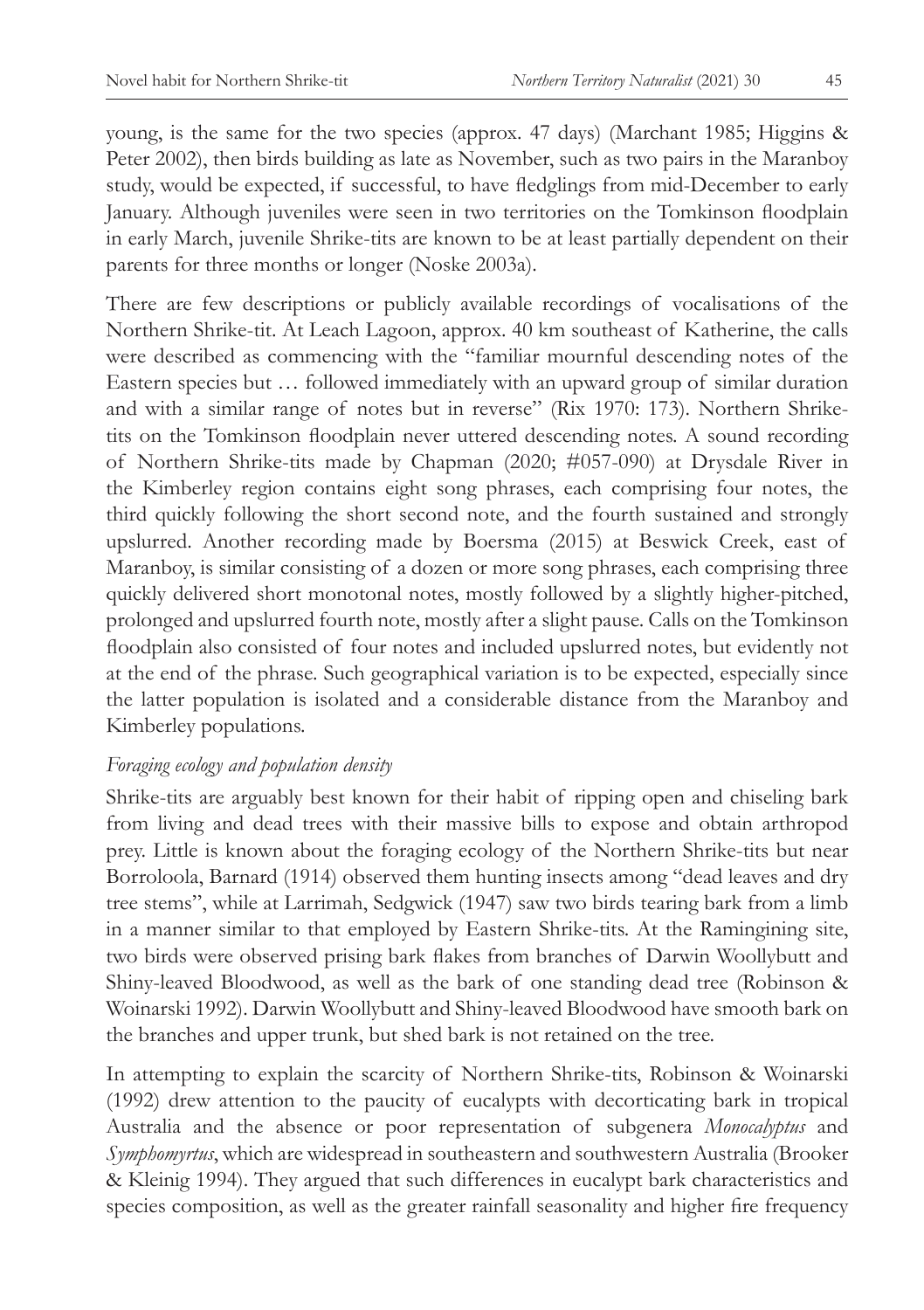of the monsoon tropics, might reduce the abundance of bark-dwelling arthropods, and hence, bark-foraging birds such as the Northern Shrike-tit. Accordingly, Robinson & Woinarski (1992) proposed that Northern Shrike-tits might have to forage over huge areas of woodland to find sufficient food.

However, my observations reveal that some populations of Northern Shrike-tits, such as those on the Tomkinson floodplain, forage as much on foliage as on bark. Indeed, the importance of this foraging technique varies geographically and intersexually among Shrike-tits. Although Eastern Shrike-tits in the Southern Tablelands of New South Wales took almost all of their prey from loose and decorticating bark (Recher *et al.* 1985), in the Northern Tablelands females foraged mostly on leaves, petioles and thin ribbons of bark (Noske 2003b). In southwestern Western Australia, Recher (2006) found that Western Shrike-tits (*Falcunculus leucogaster*) obtained most of their prey by gleaning foliage, and argued that they were forced to do so because the bark on local eucalypts does not decorticate in long ribbons or accumulate on the tree as it does in the forests of southeastern Australia. As eucalypt foliage appears to support smaller and thus less rewarding prey than hanging ribbons of bark, pairs may be forced to forage over very large areas to obtain adequate food (Recher 2006).

As well as being sparsely distributed, the Northern Shrike-tit appears to occur at lower densities than its eastern counterpart, though not as low as that of the Western Shrike-tit. The population density of Eastern Shrike-tits in eucalypt forests in New South Wales varied from  $0.01-0.15$  birds ha<sup>-1</sup> on the Northern Tablelands (Howe & Noske 1980; Ford *et al.* 1985) to 0.05–0.56 birds ha<sup>-1</sup> on the Southern Tablelands (Recher *et al.* 1985). In preferred eucalypt woodland in the Maranboy area, the population density of Northern Shrike-tits was approximately 1.25 adults km-2 (Woinarski & Ward 2012), equivalent to  $0.013$  adults ha<sup>-1</sup>, which is only slightly higher than that estimated here for the Tomkinson floodplain population  $(0.01 \text{ adults ha}^{-1})$ . That population densities in two such different habitats were similar suggests that the abundance of suitable prey on paperbark trees on the Tomkinson floodplain does not differ markedly from that on eucalypts in the Maranboy area.

The Northern Shrike-tit is one of several bird species for which there were, until recently, few or no records from Arnhem Land, but they have recently been found in the seasonally inundated paperbark woodland of the Tomkinson floodplain (see Noske 2020, this issue). Some of these species, including the Northern Shrike-tit, appear to avoid the eucalypt forest that not only adjoins the floodplain, but dominates the landscape to the east and west. Moreover, while the abundance of foliage-gleaning insectivorous birds in the paperbark woodland was similar to that of adjacent eucalypt forests, their species composition differed markedy (Noske & Franklin in prep.). This suggests that the floodplain environment and/or paperbark trees are favourable for food and/or shelter from predators for some species, but not others. Future research could compare the abundance, diversity and biomass of arthropods on the bark and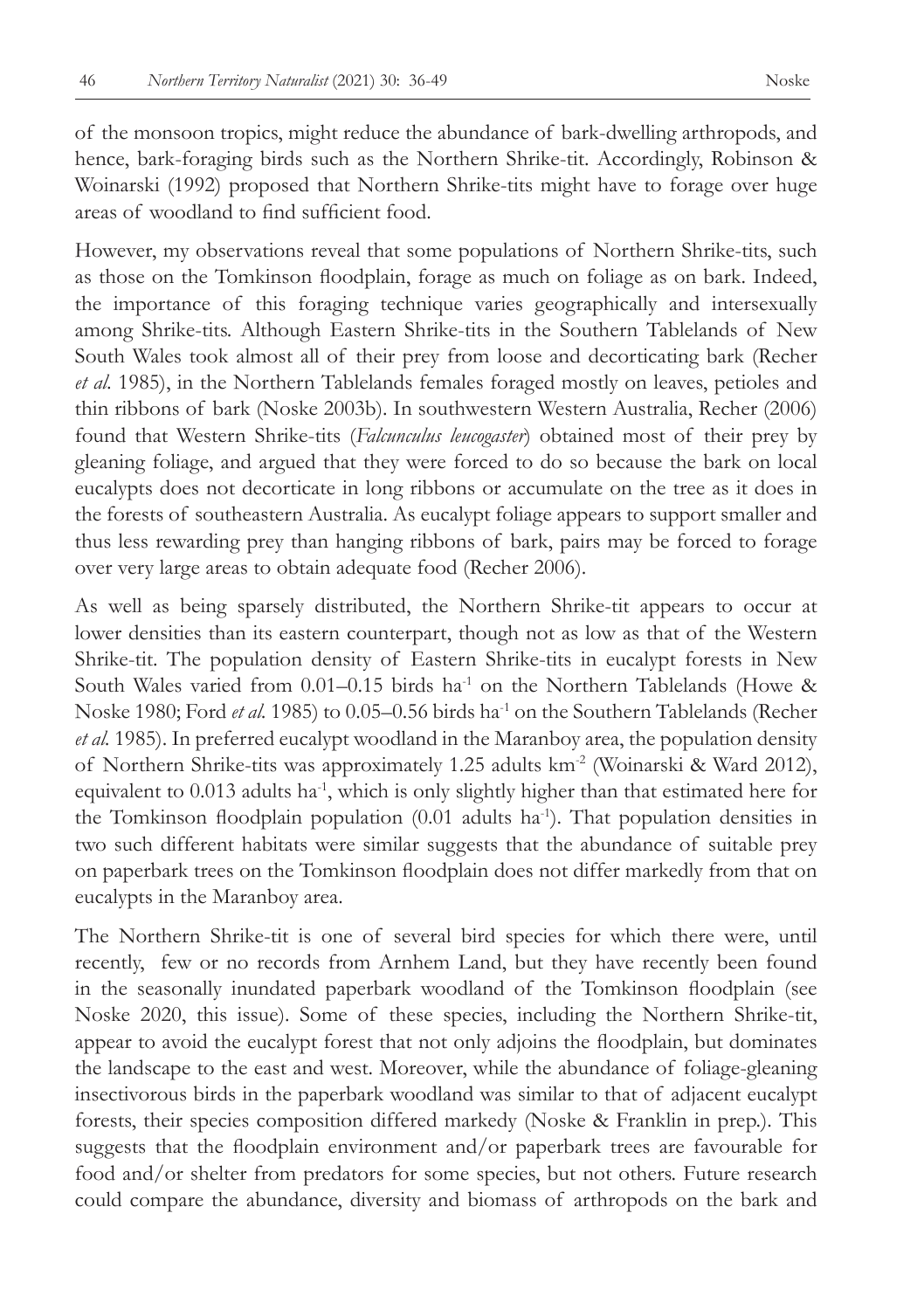foliage of paperbarks and eucalypts to determine how these substrates and tree species differ in their value to birds as sources of prey

To the south of the road west of the Kolarbidahbidah turnoff, the land rises gradually for 20 km to the sandstone uplands with its distinctive flora and fauna. Given that the only other known location for Northern Shrike-tits in the western half of Arnhem Land is 60 km to the southeast of the nearest Upper Tomkinson floodplain sites, the Tomkinson River population appears to be rather isolated. Moreover, as the pair at the other site was observed foraging only on the bark of each of the three common eucalypt species (Robinson *et al.* 1992), their foraging behaviour might also differ from that of the Tomkinson River population. As the unique plier-like bills of shrike-tits have almost certainly evolved as an adaptation for tearing bark and chiselling dead wood, variation in bill dimensions might be a useful indicator of niche specialisation in different species and populations. As well as being larger, male Eastern Shrike-tits have proportionally larger bills than females (Noske 2003). Unfortunately there are very few specimens and capture records for the Northern Shrike-tit and consequently insufficient mensural data to validly compare both sexes of each species, so future research might use photographs of different populations to explore the relationship between morphology and foraging ecology in these intriguing birds.

## **Acknowledgments**

I am indebted to Alex Julius, former owner of the Arnhem Land Barramundi Nature Lodge, for providing accommodation, transport and other assistance for my study of the avifauna of the lodge's environs. I acknowledge and thank the traditional owners of Nangak and the Bawinanga Aboriginal Corporation for allowing me access to the Tomkinson River floodplain, and am very grateful to Leila Nimbadja, Wayne Kalakala and Stuart Yirawala (Ankin) for their hospitality and willingness to share their local knowledge. Simon Ward kindly provided me with an MP3 player with Shrike-tit calls. I am very grateful to Niven McCrie for drawing the map, to Marc Gardner and Ian Davies for providing photographs of the bird, and to Leo Joseph and Doug Robinson for their constructive comments on this manuscript.

## **References**

Barnard H.G. (1914) Northern Territory birds. *Emu* 14, 39–57.

- Barrett G., Silcocks A., Barry S., Cunningham R. and Poulter R. (2003). *The New Atlas of Australian Birds*. Royal Australasian Ornithologists Union, Hawthorn East, Victoria.
- Beruldsen G.R. (1965) Nesting behaviour of the Eastern Shrike-tit. *Australian Bird Watcher* 2, 172–175.
- BirdLife Australia (2020) The BirdLife Australia Working List of Australian Birds, Version 3. www.BWL\_Birdlife\_Australia\_Working\_List\_v3.xlsx (accessed 20 December 2020).
- Boekel C. (1976) Ten months on Gove Peninsula. *Australian Bird Watcher* 6, 231-245.
- Boersma P. de G. (2015) Crested Shrike-tit, *Falcunculus frontatus whitei*, XC326940. www.xeno-canto. org/326940 (accessed 20 December 2020).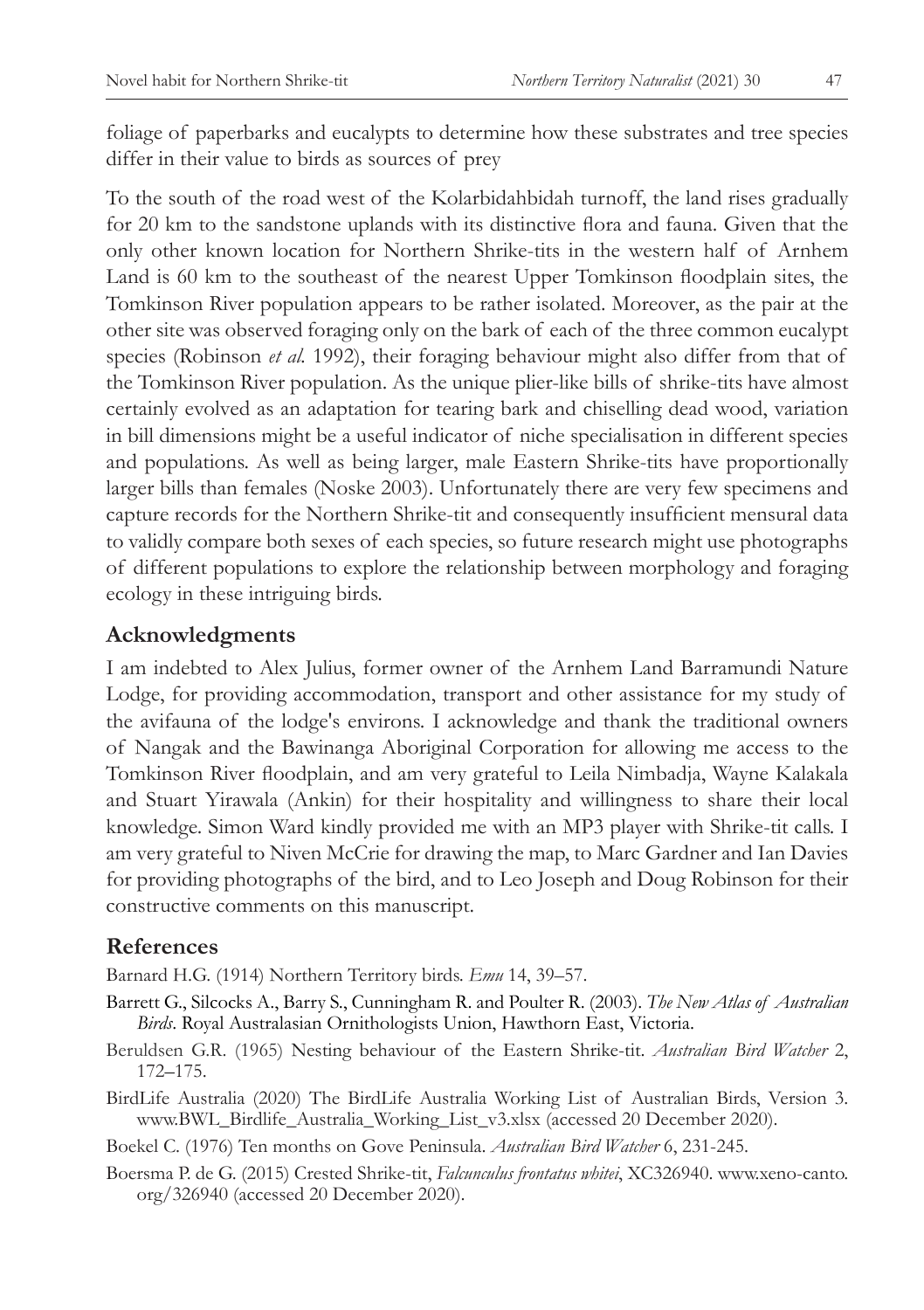- Boles W.E. (1988) *The Robins and Flycatchers of Australia. National Photographic Index of Australian Wildlife.* Angus and Robertson Publishers, North Ryde.
- Brady C.J. and Noske R.A. (2010) Succession in bird and plant communities over a 24-year chronosequence of mine rehabilitation in the Australian monsoon tropics. *Restoration Ecology* 18, 855–864.
- Brooker M.I.H. and Kleinig D.A. (1994) *Field Guide to Eucalypts, Vol. 3. Northern Australia*. Inkata Press, Sydney.
- Campbell A.J. (1910) New species. *Emu* 10: 167*–*169.
- Chapman G. (2020) Northern Shrike-tit *Falcunculus whitei*. https://www.graemechapman.com.au/ library/viewphotos.php?c=473 (accessed 20 December 2020).
- Deignan H.G. (1964) Birds of the Arnhem Land Expedition. In: *Records of the American Australian Scientific Expedition to Arnhem Land, Volume 4*. (ed. Specht R.L.), pp. 345–425. Melbourne University Press, Melbourne.
- eBird (2017) eBird: An online database of bird distribution and abundance. Cornell Laboratory of Ornithology, Ithaca, New York. http://www.ebird.org. (accessed 2 May 2017).
- Fisher C. and Calaby J. (2009) The Top of the Top End: John Gilbert's manuscript notes for John Gould on vertebrates of Port Essington and Cobourg Peninsula (Northern Territory, Australia); with comments on specimens collected during the settlement period 1838 to 1849, and subsequently. *The Beagle, Records of the Museum and Art Galleries of the Northern Territory* Supplement 4, 1–239.
- Ford H.A., Bridges L. and Noske S. (1985) Density of birds in eucalypt woodland near Armidale, north-eastern New South Wales. *Corella* 9, 97–107.
- Franklin D.C., Johnson G.C. and Dostine P.L. (1997) A capture record of the Northern Shrike-tit. *Northern Territory Naturalist* 15, 41–42.
- Frith H.J. and Hitchcock W.B. (1974) Birds. In: *Fauna Survey of the Port Essington District, Cobourg Peninsula, Northern Territory of Australia*. (eds Frith, H.J. and Calaby, J.H.), pp. 109–178. CSIRO Division of Wildlife Research, Melbourne.
- Garnett S.T. and Crowley G.M. (2000) *The Action Plan for Australian Birds*. Environment Australia, Canberra.
- Gosper D.G. (1992) Forest bird communities of the Richmond River District, New South Wales. *Corella* 16, 78–88.
- Hall B.P. (1974) *Birds of the Harold Hall Australian Expeditions, 1962–1970: a report on the collections made for the British Museum of Natural History*. British Museum (Natural History), London.
- Higgins P.J. and Peter J.M. (2002) *Handbook of Australian, New Zealand and Antarctic Birds, Volume 6: Pardalotes to shrike-thrushes*. Oxford University Press, Melbourne.
- Hill G.F. (1911) Field notes on the birds of the Kimberley, North-West Australia. *Emu* 11, 258–290.
- Holmes G. and Noske R.A. (1990) New locality records of birds in Arnhem Land and southern Gulf of Carpentaria. *Northern Territory Naturalist* 12, 13–19.
- Howe R.W. and Noske R.A. (1980) Cooperative feeding of fledglings by Crested Shrike-tits. *Emu* 80, 40.
- Humphries C.P. (1947) Among the birds at Melville Bay. *Emu* 47, 130–136.
- Johnstone R. and Storr G. (2004) *Handbook of Western Australian Birds. Volume 2. Passerines*. Western Australian Museum, Perth.